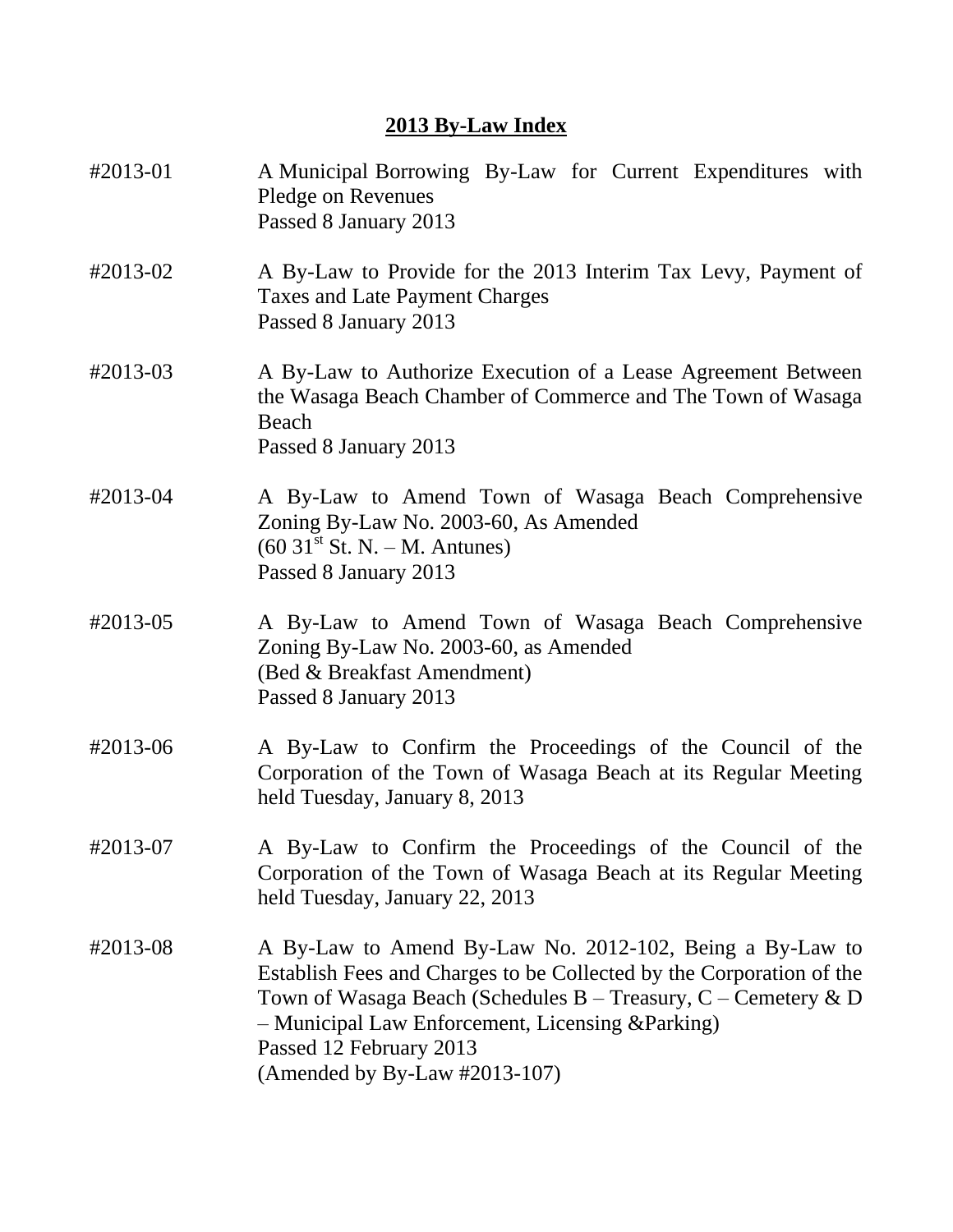| #2013-09             | A By-Law to Appoint a Risk Management Official and Risk<br>Management Inspector for the Purpose of the Clean Water Act, 2006,<br>for the Town of Wasaga Beach<br>(Mike Pincivero)<br>Passed 12 February 2013                                                                                        |
|----------------------|-----------------------------------------------------------------------------------------------------------------------------------------------------------------------------------------------------------------------------------------------------------------------------------------------------|
| $#2013-10$           | A By-Law to Authorize Execution of an Easement Agreement<br>between John and Giovanna Valeriani and the Town of Wasaga<br>Beach<br>$(103B\ 32nd$ St. S.)<br>Passed 12 February 2013                                                                                                                 |
| $\text{\#}2013 - 11$ | A By-Law to Authorize the Mayor and Clerk to Execute an<br>Agreement between The Corporation of the Town of Wasaga Beach<br>and C.A. Sellers Cleaning Services Limited for Janitorial Services<br>Passed 12 February 2013                                                                           |
| #2013-12             | A By-Law to Authorize Execution of a Municipal Partnership<br>Agreement between the Nottawasaga Valley Conservation Authority<br>and the Town of Wasaga Beach<br>Passed 12 February 2013                                                                                                            |
| #2013-13             | A By-Law to Authorize Execution of an Agreement between Her<br>Majesty the Queen in Right of Canada (represented by the Minister<br>of Federal Economic Development for Southern Ontario) and the<br>Town of Wasaga Beach<br>(upgrades to Sports Park Canteen & RecPlex)<br>Passed 12 February 2013 |
| #2013-14             | A By-Law to Amend Town of Wasaga Beach Comprehensive<br>Zoning By-Law No. 2003-60, as Amended<br>(Lift "H" - Hamount – Part of Blocks 13 and 23)<br>Passed 12 February 2013                                                                                                                         |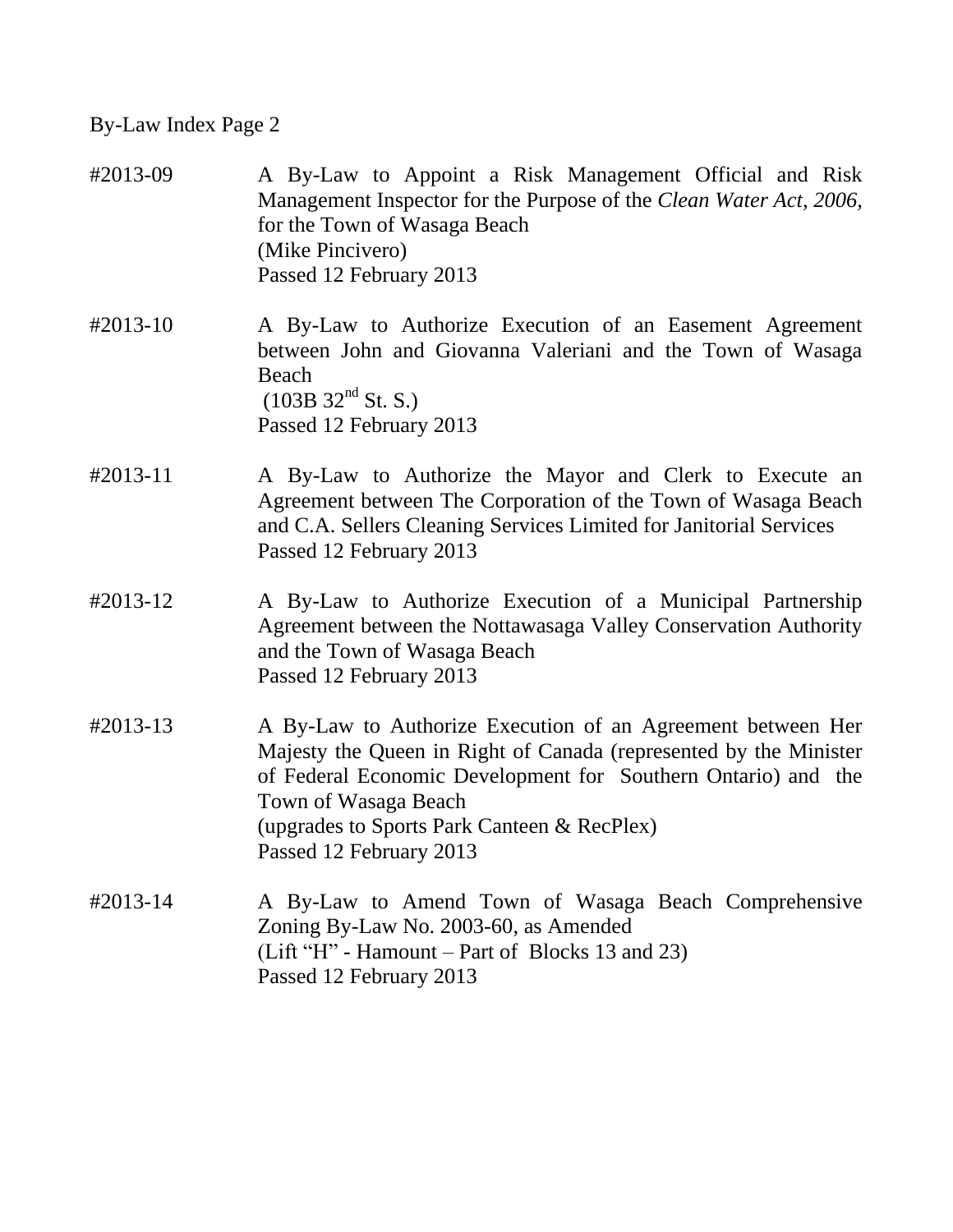| $\text{\#}2013 - 15$ | A By-Law to Assume Certain Streets and the Associated Services in<br>the Town of Wasaga Beach for Marl Lake Village Subdivision<br>(Phase 1), Registered Plan 51M-796<br>(Princess Point Drive & Meadowood Drive)<br>Passed 12 February 2013 |
|----------------------|----------------------------------------------------------------------------------------------------------------------------------------------------------------------------------------------------------------------------------------------|
| #2013-16             | A By-Law to Confirm the Proceedings of the Council of the<br>Corporation of the Town of Wasaga Beach at its Regular Meeting<br>held Tuesday, February 12, 2013                                                                               |
| #2013-17             | A By-Law to Authorize Execution of an Agreement with the Wasaga<br>Beach Woodworkers Club and the Town of Wasaga Beach to Utilize<br><b>Town Facilities</b><br>Passed 12 March 2013                                                          |
| #2013-18             | A By-Law to Authorize Execution of an Agreement with Georgian<br>Triangle Humane Society for the Provision of Pound Services<br>Passed 12 March 2013                                                                                         |
| #2013-19             | A By-Law to Authorize Execution of an Agreement with Everett<br>Pilkey as Animal Control Officer for the Provision of Animal<br><b>Control Services</b><br>Passed 12 March 2013                                                              |
| #2013-20             | A By-Law to Authorize a Temporary Use<br>(Hamount Block 25 – Plan 51M923)<br>Passed 12 March 2013                                                                                                                                            |
| #2013-21             | A By-Law to Amend By-Law No. 2002-63, Being a By-Law to<br>Regulate and Control Animals within the Town of Wasaga Beach<br>Passed 12 March 2013                                                                                              |
| #2013-22             | A By-Law to Deem Parts of Plan 837, Not To Be A Registered Plan<br>of Subdivision<br>(Bremont Homes - 878 Mosley St.)<br>Passed 12 March 2013                                                                                                |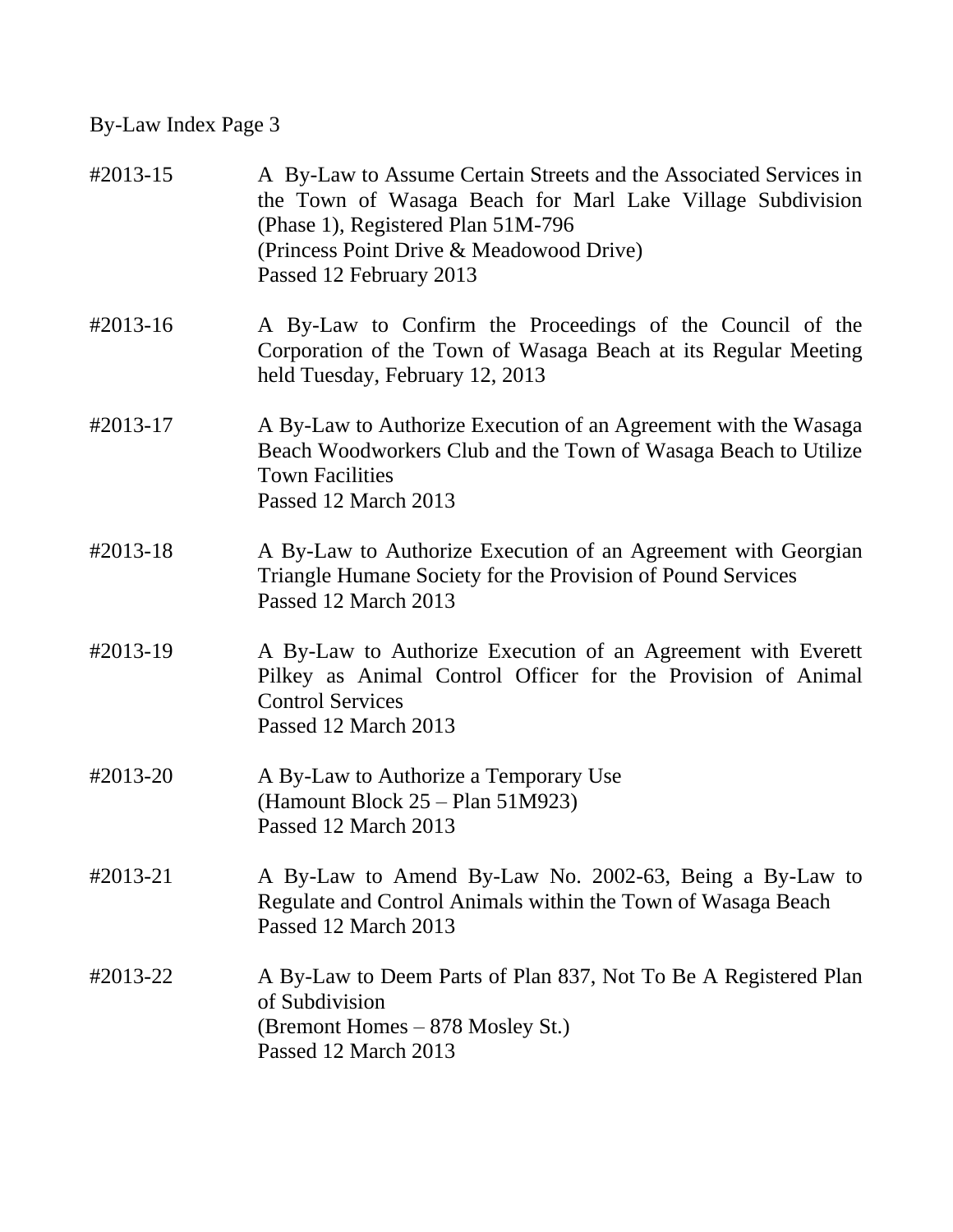| #2013-23 | A By-Law to Authorize Execution of an Agreement between Her<br>Majesty the Queen in Right of Ontario represented by the Minister of<br>Agriculture, Food & Rural Affairs ("OMAFRA") and the Town of<br>Wasaga Beach<br>(Asset Management Program)<br>Passed 12 March 2013                                            |
|----------|----------------------------------------------------------------------------------------------------------------------------------------------------------------------------------------------------------------------------------------------------------------------------------------------------------------------|
| #2013-24 | A By-Law to Change the Normal Retirement Age under the OMERS<br>Primary Pension Plan ("Primary Plan") and the Retirement<br>Compensation Arrangements that provides Benefits for Members<br>and Former Members of the Primary Plan ("RCA"), in respect of the<br>employees identified herein<br>Passed 12 March 2013 |
| #2013-25 | A By-Law to Establish a Wage Grid for Non-Union Employees<br>(Repealed "A&B" 2007-22 & 2008-54)<br>(Amended by $\#2013-46$ )<br>Passed 12 March 2013                                                                                                                                                                 |
| #2013-26 | A By-Law to Confirm the Proceeding of the Council of the<br>Corporation of the Town of Wasaga Beach at its Regular Meeting<br>held Tuesday, March 12, 2013                                                                                                                                                           |
| #2013-27 | A By-Law to Authorize Execution of an Agreement with<br>Kowabunga Stand Up Paddle and Kayak and the Town of Wasaga<br><b>Beach to Utilize Town lands</b><br>Passed 26 March 2013                                                                                                                                     |
| #2013-28 | A By-Law to Amend Town of Wasaga Beach Comprehensive<br>Zoning By-Law No. 2003-60, as Amended<br>$(Fuks - 38 \frac{12^{th}}{s} St. N.)$<br>Passed 26 March 2013                                                                                                                                                      |
| #2013-29 | A By-Law to Confirm the Proceeding of the Council of the<br>Corporation of the Town of Wasaga Beach at its Regular Meeting<br>held Tuesday, March 26, 2013                                                                                                                                                           |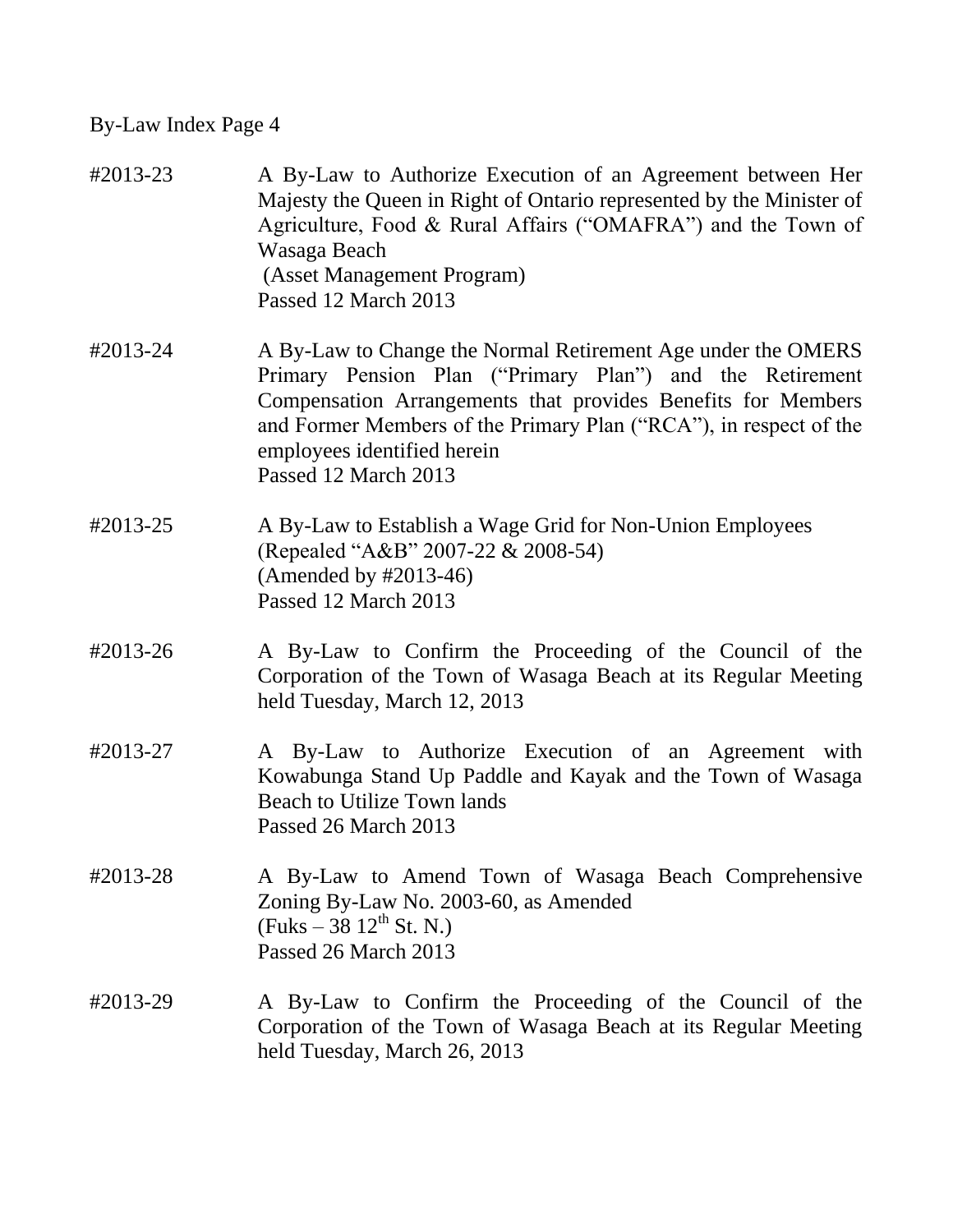| #2013-30 | A By-Law to Authorize Execution of an Agreement with the SK8<br>Georgian Bay and the Town of Wasaga Beach to Utilize Town<br>Facilities<br>Passed 9 April 2013             |
|----------|----------------------------------------------------------------------------------------------------------------------------------------------------------------------------|
| #2013-31 | A By-Law to Adopt an Amendment to the Town of Wasaga Beach<br><b>Official Plan</b><br>(Sunset Court)<br>Passed 9 April 2013                                                |
| #2013-32 | A By-Law to Amend Town of Wasaga Beach Comprehensive<br>Zoning By-Law No. 2003-60, as Amended<br>(Sunset Court)<br>Passed 9 April 2013                                     |
| #2013-33 | A By-Law to Adopt an Amendment to the Town of Wasaga Beach<br>Official Plan OPA #31<br>(Bremont Homes – Mosley $\& 20th$ )<br>Passed 9 April 2013                          |
| #2013-34 | A By-Law to Amend Town of Wasaga Beach Comprehensive<br>Zoning By-Law No. 2003-60, as Amended<br>(Bremont Homes - Mosley & 20th)<br>Passed 9 April 2013                    |
| #2013-35 | A By-Law to Set the Tax Rates and to Levy Taxes for the Year 2013<br>Passed 9 April 2013                                                                                   |
| #2013-36 | A By-Law to Confirm the Proceeding of the Council of the<br>Corporation of the Town of Wasaga Beach at its Regular Meeting<br>held Tuesday, April 9, 2013                  |
| #2013-37 | A By-Law to Provide for the Use of an Alternative Voting Method<br>for the Town of Wasaga Beach Municipal Elections<br>(Internet/Telephone Voting)<br>Passed 23 April 2013 |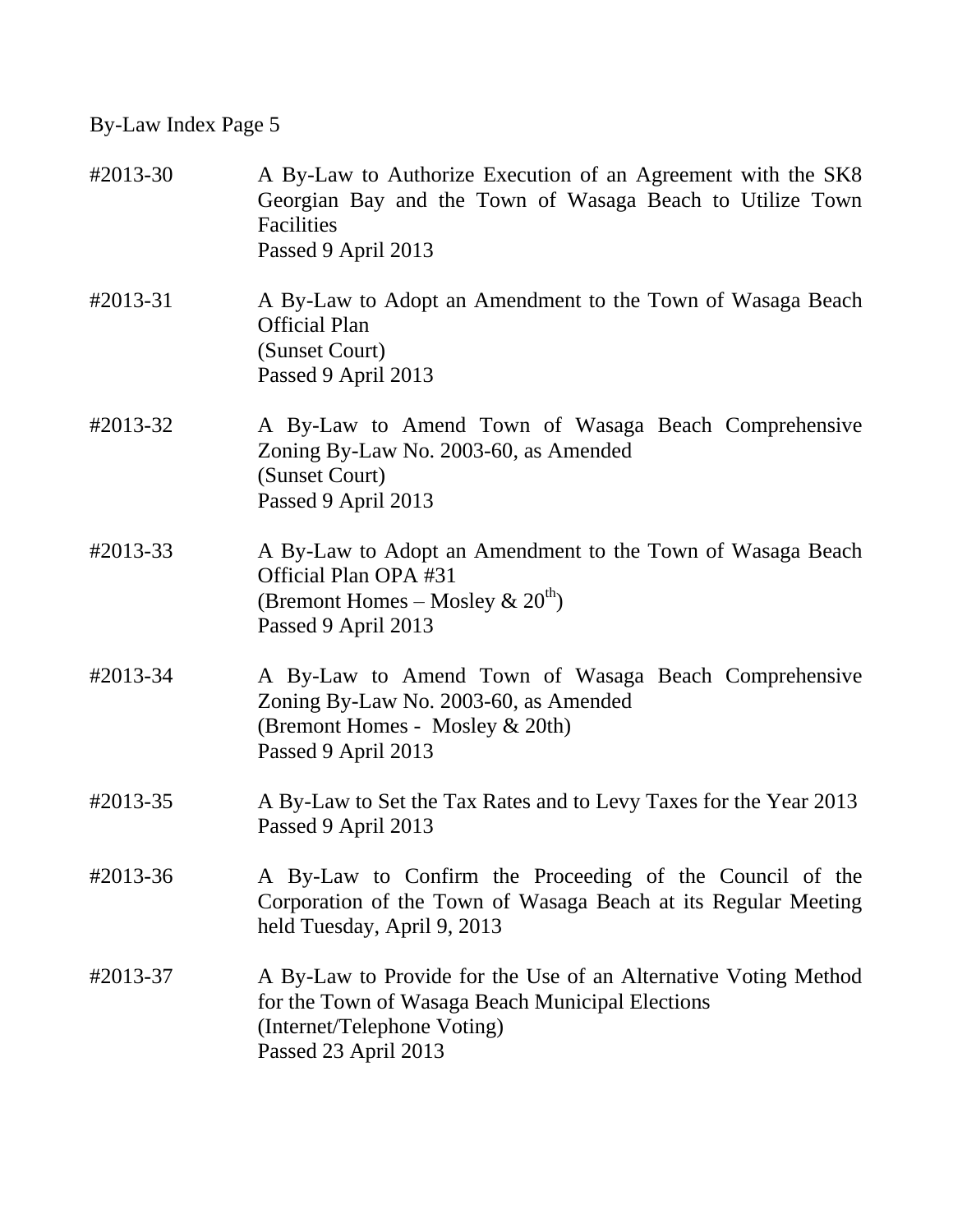| #2013-38 | A By-Law to Appoint Municipal Law Enforcement Officers and<br>Property Standards Officers for the Town of Wasaga Beach<br>(Courtney Blake, Jessica Mrazek)<br>Passed 23 April 2013                                 |
|----------|--------------------------------------------------------------------------------------------------------------------------------------------------------------------------------------------------------------------|
| #2013-39 | A By-Law to Appoint Municipal Law Enforcement Officers for the<br>Town of Wasaga Beach<br>(James Brockwell, Brett Schmidt, Lindsey Hayter, Isaac Baird,<br>Ashley Bull, Amber Purdy)<br>Passed 23 April 2013       |
| #2013-40 | A By-Law to Confirm the Proceeding of the Council of the<br>Corporation of the Town of Wasaga Beach at its Regular Meeting<br>held Tuesday, April 23, 2013                                                         |
| #2013-41 | A By-Law to Delegate Authority to Designate "Construction Zones"<br>for the Purpose of Regulating Speed Limits on Certain Roads in the<br>Town of Wasaga Beach<br>Passed 14 May 2013                               |
| #2013-42 | A By-Law to Confirm the Proceeding of the Council of the<br>Corporation of the Town of Wasaga Beach at its Regular Meeting<br>held Tuesday, May 14, 2013                                                           |
| #2013-43 | A By-Law to Amend By-Law No. 2007-38, being a By-Law to<br>License, Regulate and Govern Businesses Carried On within the<br>Municipality (adding Revocation/Suspension)<br>Passed 28 May 2013                      |
| #2013-44 | A By-Law to Amend By-Law No. 2005-17, being a By-Law to<br>Establish Rates and Regulations for the Parking of Vehicles within<br>the Town of Wasaga Beach (24 <sup>th</sup> St. Parking Lot)<br>Passed 28 May 2013 |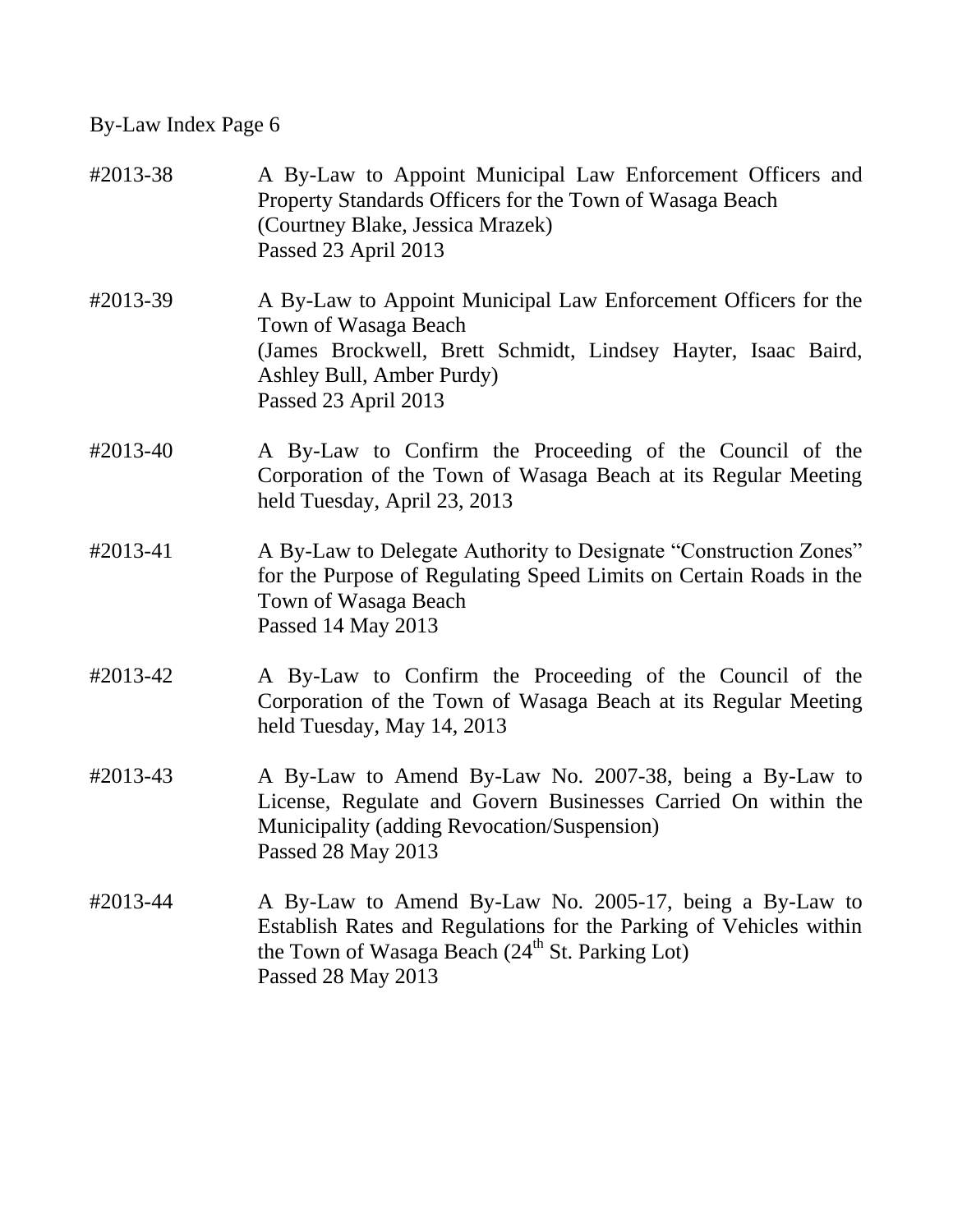| #2013-45 | A By-Law to Amend By-Law No. 96-10, being a By-Law to<br>Regulate Signs and Other Advertising Devices and the Posting of<br>Notices within the Town of Wasaga Beach (Developer/Development<br>signs)<br>Passed 28 May 2013    |
|----------|-------------------------------------------------------------------------------------------------------------------------------------------------------------------------------------------------------------------------------|
| #2013-46 | A By-Law to Amend By-Law No. 2013-25, being a By-Law to<br>Establish a Wage Grid for Non-Union Employees<br>(Amended by #2013-97)<br>Passed 28 May 2013                                                                       |
| #2013-47 | A By-Law to Amend Town of Wasaga Beach Comprehensive<br>Zoning By-Law No. 2003-60, as Amended<br>(Valeriani – 103b $32nd$ St. S.)<br>Passed 28 May 2013                                                                       |
| #2013-48 | A By-Law to Amend Town of Wasaga Beach Comprehensive<br>Zoning By-Law No. 2003-60, as Amended<br>$(45th \& \text{ Puccini Drive})$<br>Passed 28 May 2013                                                                      |
| #2013-49 | A By-Law to Amend Town of Wasaga Beach Comprehensive<br>Zoning By-Law No. 2003-60, as Amended<br>(Villas of Upper Wasaga, Phase 1 – south of Wasaga Sands Dr. on<br>County Rd. 7 $(45^{\text{th}}$ St.)<br>Passed 28 May 2013 |
| #2013-50 | A By-Law to Deem Part of Plan 758, Town of Wasaga Beach Not<br>To Be A Registered Plan of Subdivision<br>(Lot 20, Plan 758, Knox Rd. E.)<br>Passed 28 May 2013                                                                |
| #2013-51 | A By-Law to Adopt Official Plan Amendment No. 32 to the Official<br>Plan of the Town of Wasaga Beach<br>(Waste Disposal Sites)<br>Passed 28 May 2013                                                                          |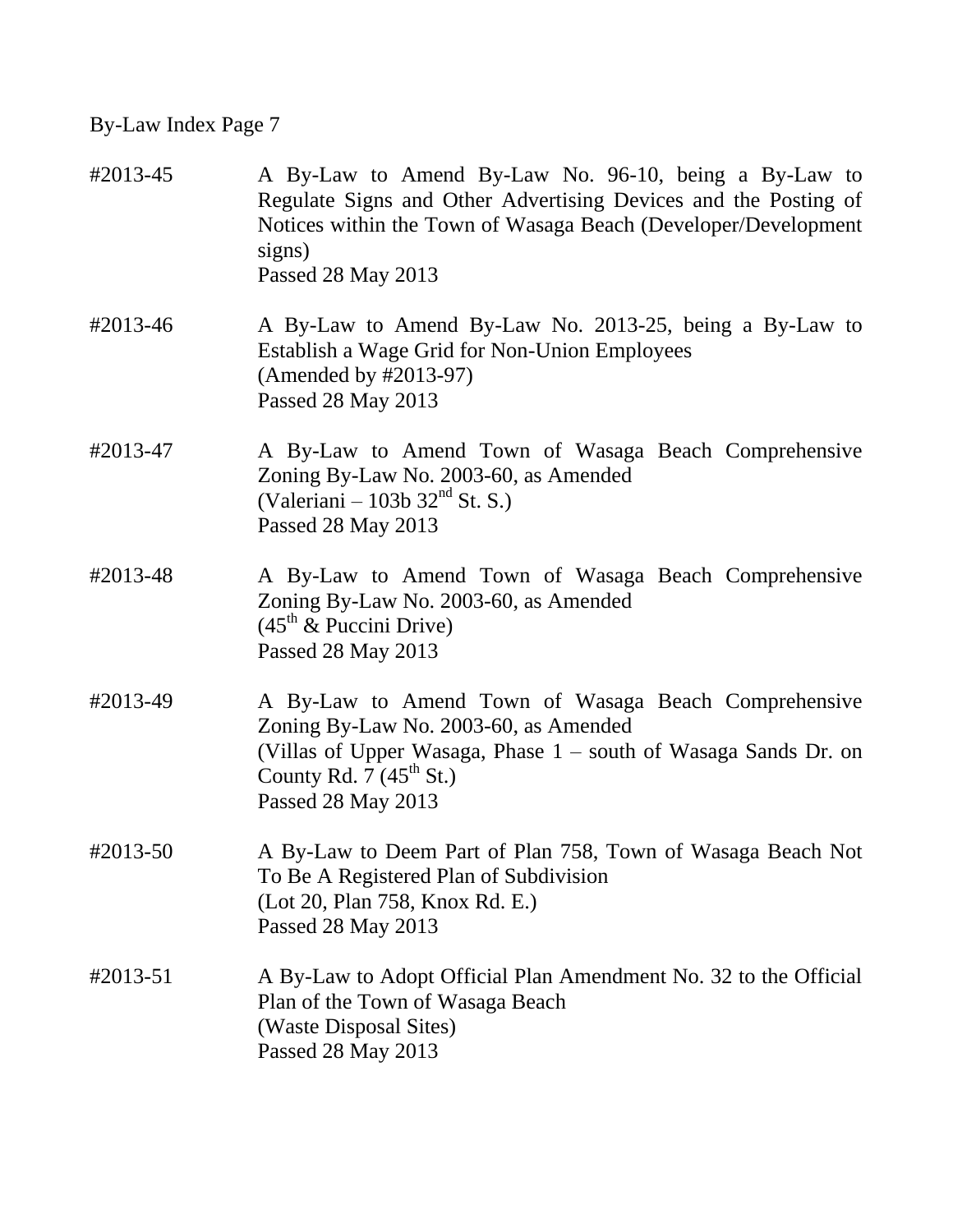| #2013-52 | A By-Law to Confirm the Proceedings of the Council of the<br>Corporation of the Town of Wasaga Beach at its Special Meeting<br>held Thursday, May 16, 2013 and its Regular Meeting held Tuesday,<br>May 28, 2013  |
|----------|-------------------------------------------------------------------------------------------------------------------------------------------------------------------------------------------------------------------|
| #2013-53 | A By-Law to Appoint an Alternate Risk Management Official and<br>Risk Management Inspector for the Purpose of the Clean Water Act,<br>2006 for the Town of Wasaga Beach<br>(Patti Kennedy)<br>Passed 11 June 2013 |
| #2013-54 | A By-Law to Amend Town of Wasaga Beach Comprehensive<br>Zoning By-Law No. 2003-60, as Amended<br>(Green Hill Homes Shady Lane)<br>Passed 11 June 2013                                                             |
| #2013-55 | A By-Law to Amend Town of Wasaga Beach Comprehensive<br>Zoning By-Law No. 2003-26, as Amended<br>(Flood Plain Lift H)<br>Passed 11 June 2013                                                                      |
| #2013-56 | A By-Law to Authorize the Mayor and Clerk to Execute Agreements<br>and Documents Regarding the Sale of Land<br>(Beck St. - Habitat for Humanity)<br>Passed 11 June 2013                                           |
| #2013-57 | A By-Law to Confirm the Proceedings of the Council of the<br>Corporation of the Town of Wasaga Beach at its Regular Meeting<br>held Tuesday, June 11, 2013                                                        |
| #2013-58 | A By-Law to Authorize Execution of an Agreement between<br>Merlin's Enterprizes Inc. and the Town of Wasaga Beach<br>(Dropkick Hydra Waterslide)<br>Passed 25 June 2013                                           |
| #2013-59 | A By-Law to Prohibit Heavy Trucks on Town Roads within the<br>Town of Wasaga Beach<br>Passed 25 June 2013                                                                                                         |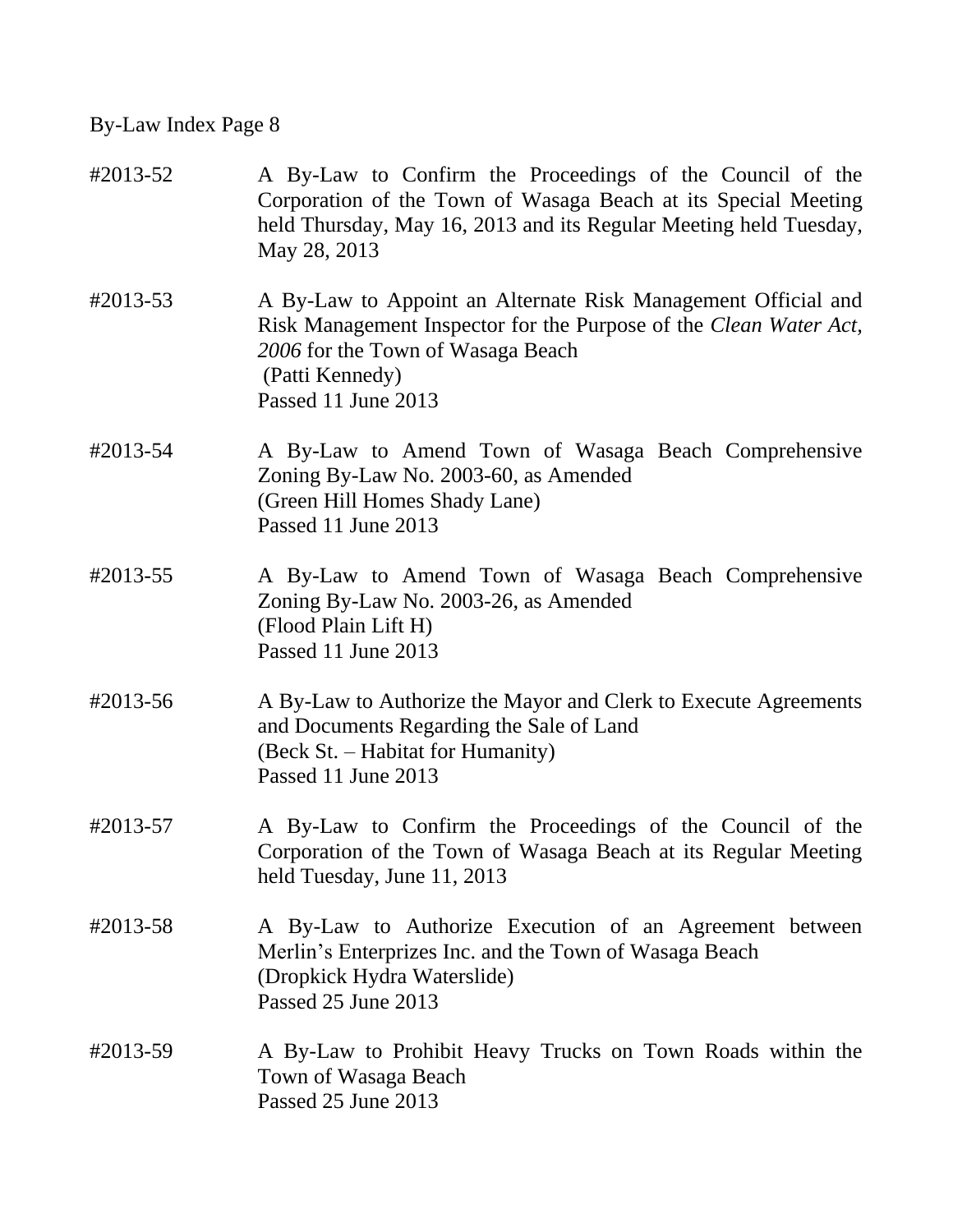| #2013-60 | A By-Law to Confirm the Proceedings of the Council of the<br>Corporation of the Town of Wasaga Beach at its Regular Meeting<br>held Tuesday, June 25, 2013                                                                                                                                                                        |
|----------|-----------------------------------------------------------------------------------------------------------------------------------------------------------------------------------------------------------------------------------------------------------------------------------------------------------------------------------|
| #2013-61 | A By-Law to Authorize the Construction of Water and Sewer<br>Servicing on Certain Streets and to Authorize Financing of the Costs<br>of the said Capital Works<br>(Sunnidale Rd. Springdale to Knox Rd. $E$ – sanitary only<br>Knox Rd. E.; Rapid St. Schooner Dr. Stroud Cresc. – water $\&$<br>sanitary)<br>Passed 30 July 2013 |
| #2013-62 | A By-Law to Authorize Execution of a Memorandum of<br>Understanding between C.C. Tatham & Associates Limited<br>Consulting Engineers and the Town of Wasaga Beach<br>Passed 30 July 2013                                                                                                                                          |
| #2013-63 | A By-Law to Authorize Execution of an Agreement Between<br>Ontario One Call and the Town of Wasaga Beach<br>Passed 30 July 2013                                                                                                                                                                                                   |
| #2013-64 | A By-Law to Authorize Execution of an Agreement for the Purchase<br>of Certain Lands from Her Majesty the Queen in Right of Ontario as<br>Represented by the Minister of Infrastructure<br>(Mosley St. widening across from Puccini Dr.)<br>Passed 30 July 2013                                                                   |
| #2013-65 | A By-Law to Authorize Execution of a Letter of Agreement between<br>her Majesty the Queen in Right of the Province of Ontario,<br>Represented by the Minister of Transportation and the Town of<br>Wasaga Beach<br>(Gas Tax)<br>Passed 30 July 2013                                                                               |
| #2013-66 | A By-Law to Amend By-Law No. 2002-63, Being a By-Law to<br>Regulate and Control Animals within the Town of Wasaga Beach<br>(Sports Park)<br>Passed 30 July 2013                                                                                                                                                                   |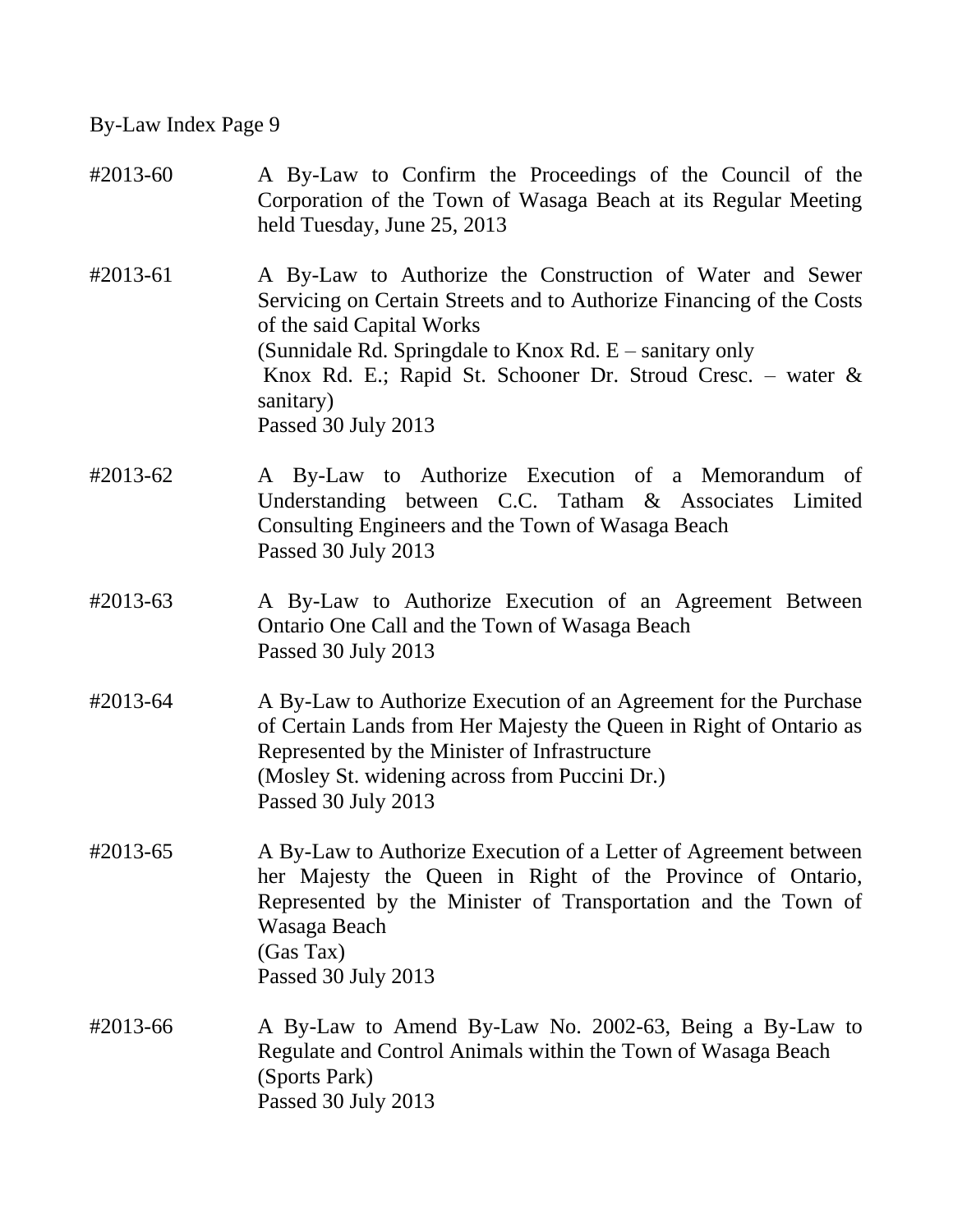| #2013-67 | A By-Law to Exempt Blocks 13 & 23, Registered Plan 51M-923 in<br>the Town of Wasaga Beach, County of Simcoe, from Part Lot<br>Control<br>(Hamount – Sandy Coast Crescent)<br>Passed 30 July 2013 |
|----------|--------------------------------------------------------------------------------------------------------------------------------------------------------------------------------------------------|
| #2013-68 | A By-Law to Authorize Execution of an Agreement for Pre-<br>Qualified Engineering Consulting Services between Genivar Inc. and<br>the Town of Wasaga Beach<br>Passed 30 July 2013                |
| #2013-69 | A By-Law to Amend Town of Wasaga Beach Comprehensive<br>Zoning By-Law No. 2003-60, as Amended<br>(12 Norman Avenue)<br>Passed 30 July 2013                                                       |
| #2013-70 | A By-Law to Authorize the Mayor and Clerk to Execute Agreements<br>and Documents Regarding the Sale of Land<br>(Unopened Road Allowance at River Rd. E. & John St.)<br>Passed 30 July 2013       |
| #2013-71 | A By-Law to Confirm the Proceedings of the Council of the<br>Corporation of the Town of Wasaga Beach at its Regular Meeting<br>held Tuesday, July 30, 2013                                       |
| #2013-72 | A By-Law to Authorize the Mayor and Clerk to Execute Agreements<br>and Documents Regarding the Sale of Land<br>(Besley Lane)<br>Passed 27 August 2013                                            |
| #2013-73 | A By-Law to Amend Town of Wasaga Beach Comprehensive<br>Zoning By-Law No. 2003-60, as Amended<br>(20 William Avenue)<br>Passed 27 August 2013                                                    |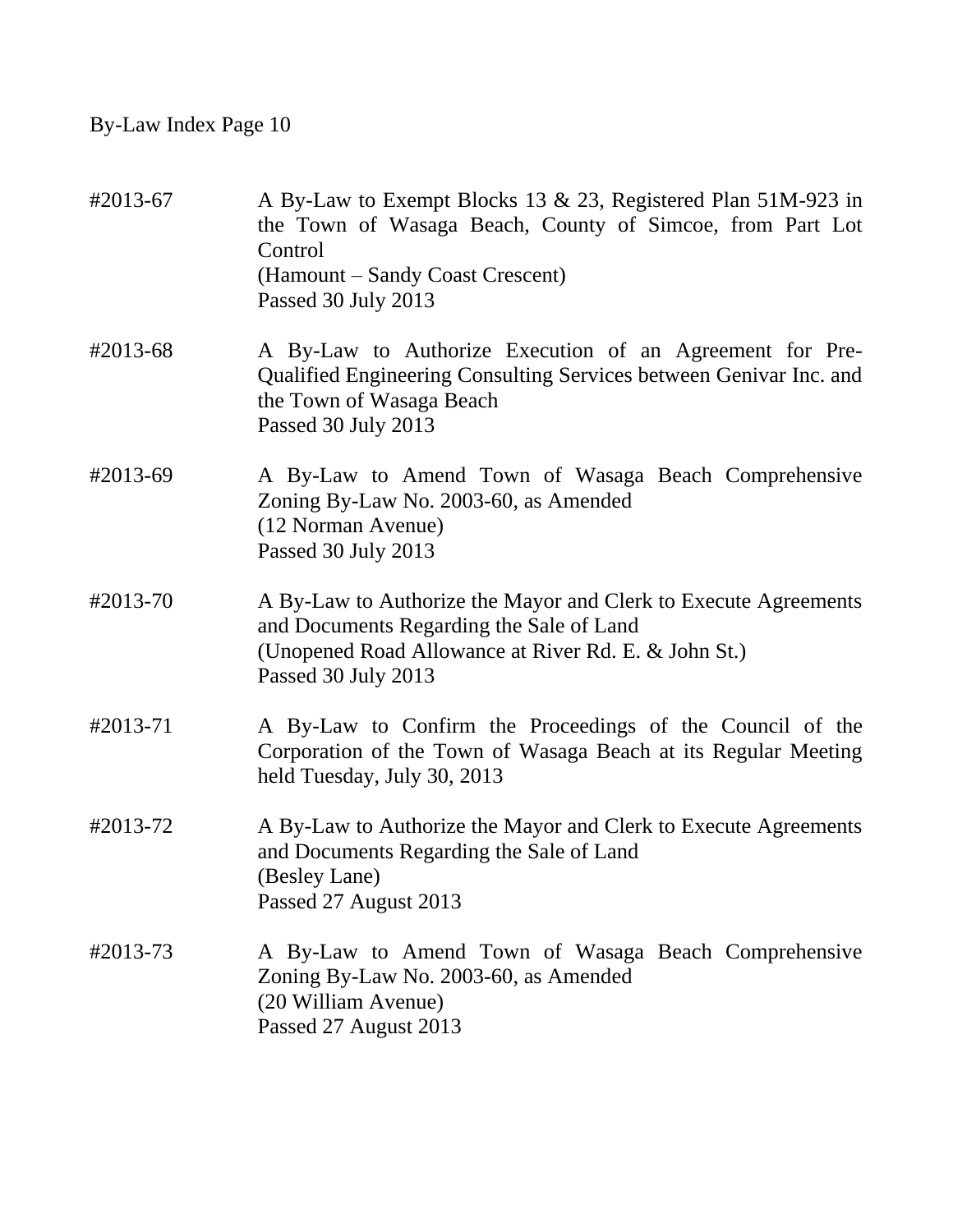| #2013-74 | A By-Law to Confirm the Proceedings of the Council of the<br>Corporation of the Town of Wasaga Beach at its Regular Meeting<br>held Tuesday, August 27, 2013                                                                                                                         |
|----------|--------------------------------------------------------------------------------------------------------------------------------------------------------------------------------------------------------------------------------------------------------------------------------------|
| #2013-75 | A By-Law to Assume Certain Streets and the Associated Services in<br>the Town of Wasaga Beach for McIntyre Creek Estates Subdivision,<br>Phase 3, Registered Plan 51M-496.<br>(Maple Dr., Sumach Court, Basswood Dr., Walnut Dr., Butternut<br>Crescent)<br>Passed 10 September 2013 |
| #2013-76 | A By-Law to Adopt an Official Plan Amendment to the Town of<br>Wasaga Beach Official Plan (OPA 33)<br>Passed 10 September 2013                                                                                                                                                       |
| #2013-77 | A By-Law to Confirm the Proceedings of the Council of the<br>Corporation of the Town of Wasaga Beach at its Regular Meeting<br>held Tuesday, September 10, 2013                                                                                                                      |
| #2013-78 | A By-Law to Authorize the Mayor and Clerk to Execute Agreements<br>and Documents Regarding the Transfer of Land<br>(Kovacs to Town – Lot 47, Plan 1700; Town to Kovacs – Lot 48,<br>Plan 1700)<br>Passed 24 September 2013                                                           |
| #2013-79 | A By-Law to Authorize Execution of an Easement Agreement<br>between Ina Zita and Victor Jonas Radziunas and the Town of<br>Wasaga Beach<br>(Easement – 23 Iris Drive)<br>Passed 24 September 2013                                                                                    |
| #2013-80 | A By-Law to Authorize the Execution of Agreements Between the<br>Nottawasaga Valley Conservation Authority, Lake Simcoe Region<br>Conservation Authority and the Town of Wasaga Beach<br>Passed 24 September 2013                                                                    |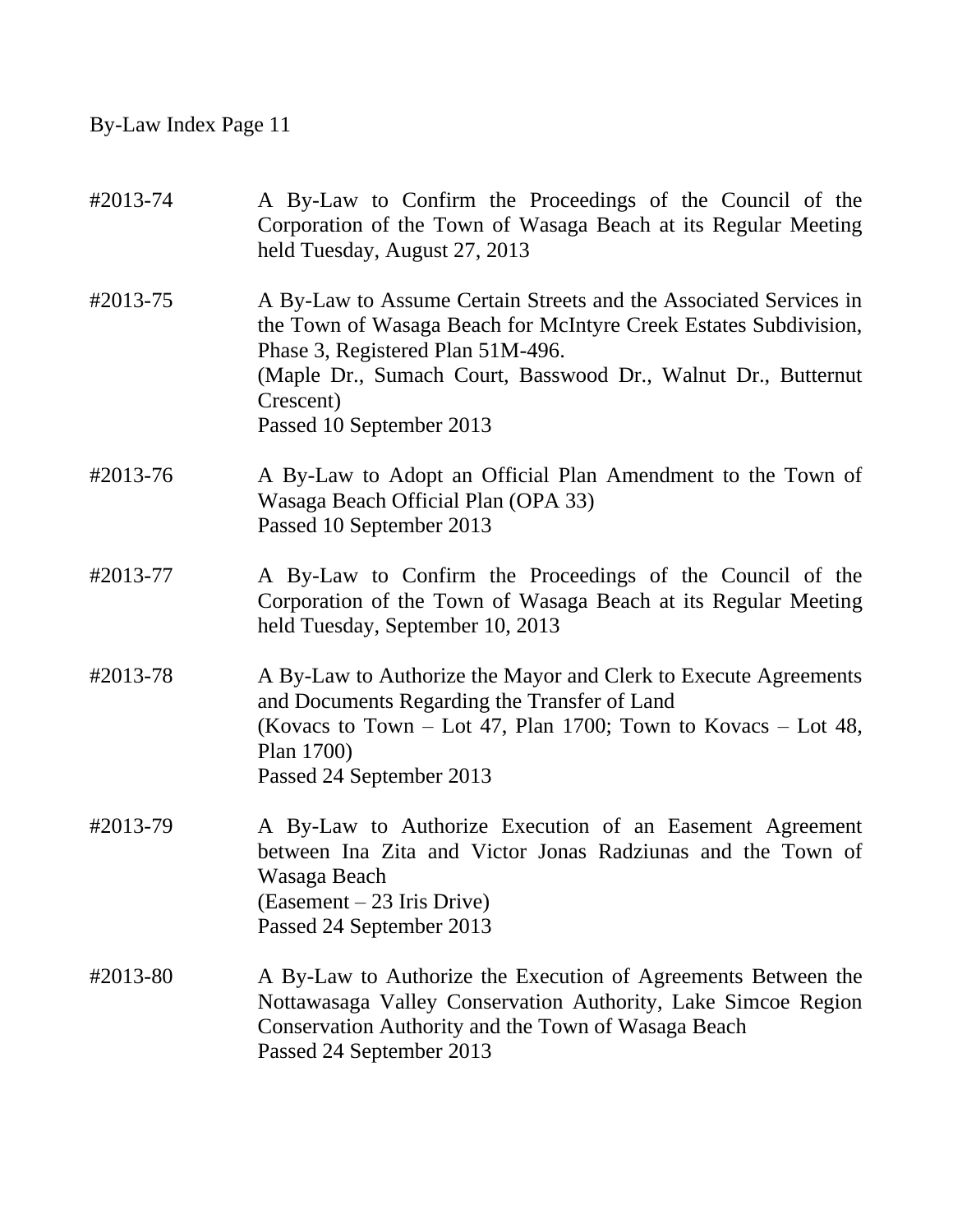| #2013-81 | A By-Law to Confirm the Proceedings of the Council of the<br>Corporation of the Town of Wasaga Beach at its Regular Meeting<br>held Tuesday, September 24, 2013         |
|----------|-------------------------------------------------------------------------------------------------------------------------------------------------------------------------|
| #2013-82 | A By-Law to Amend Town of Wasaga Beach Comprehensive<br>Zoning By-Law No. 2003-60, as Amended<br>(Nick Ainis $-46 - 29$ <sup>th</sup> St. N.)<br>Passed 08 October 2013 |
| #2013-83 | A By-Law to Authorize Execution of an Automatic Aid Agreement<br>with the Township if Clearview and the Town of Wasaga Beach<br>Passed 08 October 2013                  |
| #2013-84 | A By-Law to Repeal By-Law No. 2011-104 regarding a<br>Memorandum of Understanding between Dr. James McInnis and the<br>Town of Wasaga Beach<br>Passed 22 October 2013   |
| #2013-85 | A By-Law to Confirm the Proceedings of the Council of the<br>Corporation of the Town of Wasaga Beach at its Regular Meeting<br>held Tuesday, October 08, 2013           |
| #2013-86 | A By-Law to Adopt a Human Resources Policy Manual<br>Passed 22 October 2013                                                                                             |
| #2013-87 | A By-Law to Appoint a Municipal Law Enforcement Officer and<br>Property Standards Officer for the Town of Wasaga Beach<br>(Brett Schmidt)<br>Passed 22 October 2013     |
| #2013-88 | A By-Law to Confirm the Proceedings of the Council of the<br>Corporation of the Town of Wasaga Beach at its Regular Meeting<br>held Tuesday, October 22, 2013           |
| #2013-89 | A By-Law to Regulate the Placement of Election Signs in the Town<br>of Wasaga Beach<br>Passed 12 November 2013                                                          |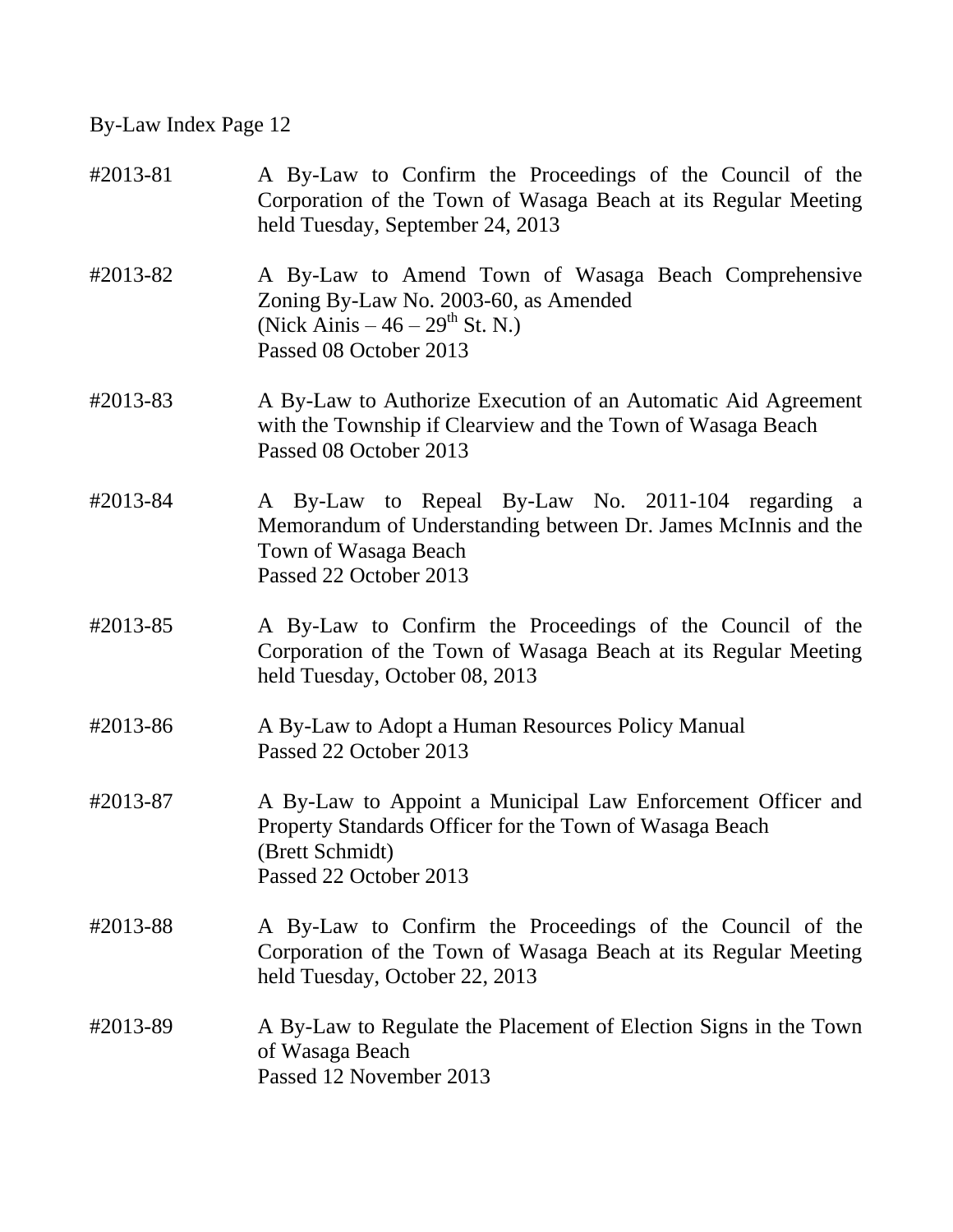| #2013-90 | A By-Law to Establish Advance Voting for the 2014 Municipal<br>Election<br>Passed 12 November 2013                                                                            |
|----------|-------------------------------------------------------------------------------------------------------------------------------------------------------------------------------|
| #2013-91 | A By-Law to Adopt Integrated Accessibility Standards Policies<br>Passed 12 November 2013                                                                                      |
| #2013-92 | A By-Law to Amend Town of Wasaga Beach Comprehensive<br>Zoning By-Law No. 2003-60, As Amended<br>(Wasaga Beach Village – Phase three)<br>Passed 12 November 2013              |
| #2013-93 | A By-Law to Adopt Official Plan Amendment No. 34 to the Official<br>Plan of the Town of Wasaga Beach<br>(Accessory Units in Residential dwellings)<br>Passed 12 November 2013 |
| #2013-94 | A By-Law to Amend Town of Wasaga Beach Comprehensive<br>Zoning By-Law No. 2003-60, As Amended<br>(Wasaga Distribution - 90 Nancy Street)<br>Passed 12 November 2013           |
| #2013-95 | A By-Law to Adopt Amendment No. 35 to the Official Plan of the<br>Town of Wasaga Beach<br>(Wasaga Distribution – 90 Nancy Street)<br>Passed 12 November 2013                  |
| #2013-96 | A By-Law to Adopt an Encroachment Policy<br>Passed 12 November 2013                                                                                                           |
| #2013-97 | A By-Law to Amend By-Law No. 2013-25, Being a By-Law to<br>Establish a Wage Grid and Ladder Chart for Non-Union Employees<br>Passed 12 November 2013                          |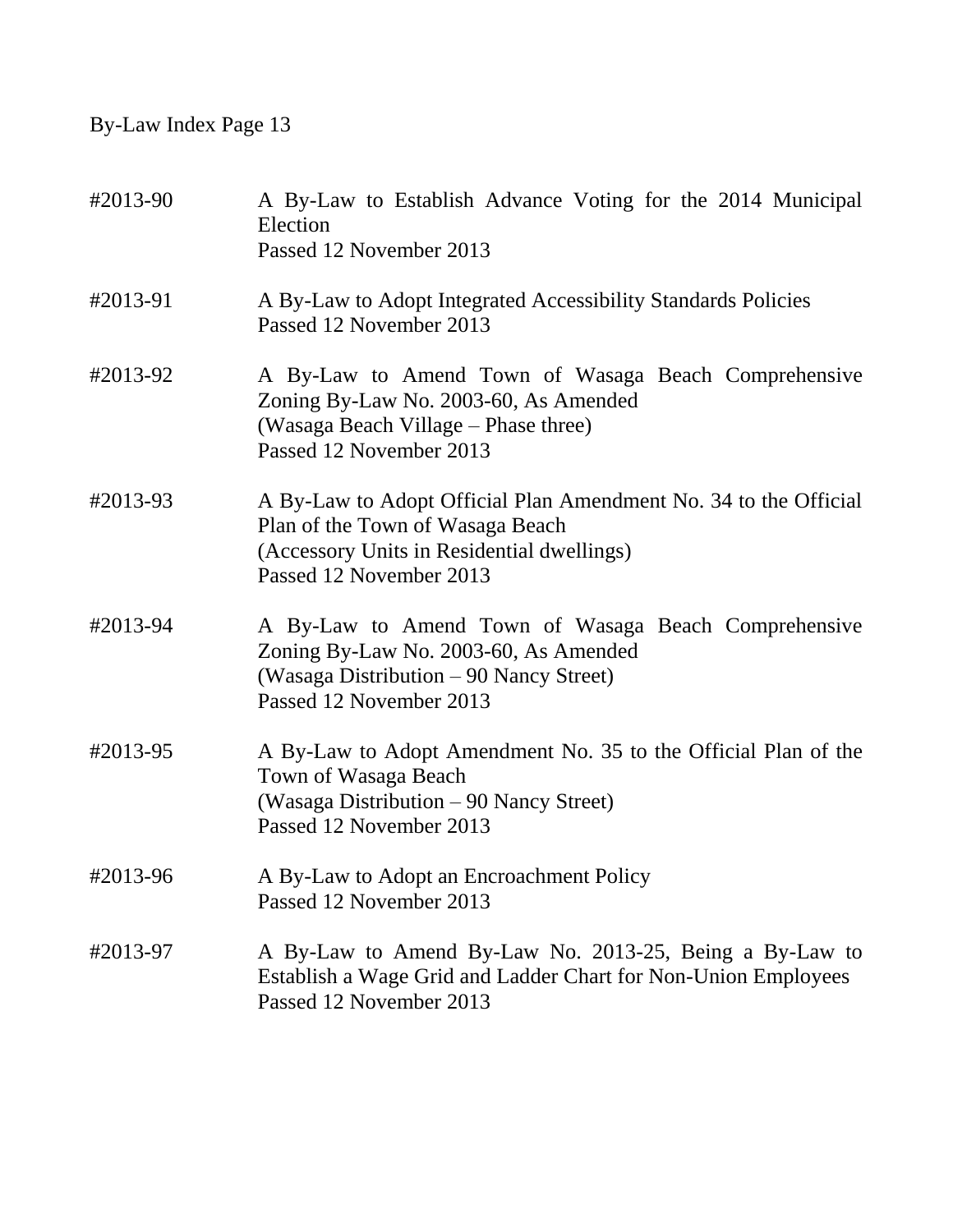| #2013-98  | A By-Law to Amend By-Law No. 81-04, as Amended, Being a By-<br>Law to Designate Through Streets<br>(Ramblewood Drive – All Way Stop)<br>Passed 12 November 2013                                                                                                                       |
|-----------|---------------------------------------------------------------------------------------------------------------------------------------------------------------------------------------------------------------------------------------------------------------------------------------|
| #2013-99  | A By-Law to Confirm the Proceedings of the Council of the<br>Corporation of the Town of Wasaga Beach at its Regular Meeting<br>held Tuesday, November 12, 2013                                                                                                                        |
| #2013-100 | A By-Law to Assume Certain Streets and the Associated Services in<br>the Town of Wasaga Beach for Wasaga Beach Village Subdivision<br>(Phase 1), Registered Plan 51M-914<br>(Culham Trail, White Sands Way, Grand Poplar Lane etc.)<br>Passed 26 November 2013                        |
| #2013-101 | A By-Law to Adopt an Accountability and Transparency Policy<br>Passed 26 November 2013                                                                                                                                                                                                |
| #2013-102 | A By-Law to Authorize Execution of a Grant Funding Agreement<br>Between Her Majesty the Queen in Right of Ontario, as Represented<br>by the Minister of the Environment, and the Town of Wasaga Beach<br>(Source Protection Municipal Implementation Fund)<br>Passed 26 November 2013 |
| #2013-103 | A By-Law to Amend Town of Wasaga Beach Comprehensive<br>Zoning By-Law No. 2003-60, As Amended<br>(Parkdbridge – Ryther Rd.)<br>Passed 26 November 2013                                                                                                                                |
| #2013-104 | A By-Law to Amend Town of Wasaga Beach Comprehensive<br>Zoning By-Law No. 2003-60, As Amended<br>$(Acchione - 66-90 River Rd. E.)$<br>Passed 26 November 2013                                                                                                                         |
| #2013-105 | A By-Law to Confirm the Proceedings of the Council of the<br>Corporation of the Town of Wasaga Beach at its Regular Meeting of<br>Council held Tuesday, November 26, 2012                                                                                                             |